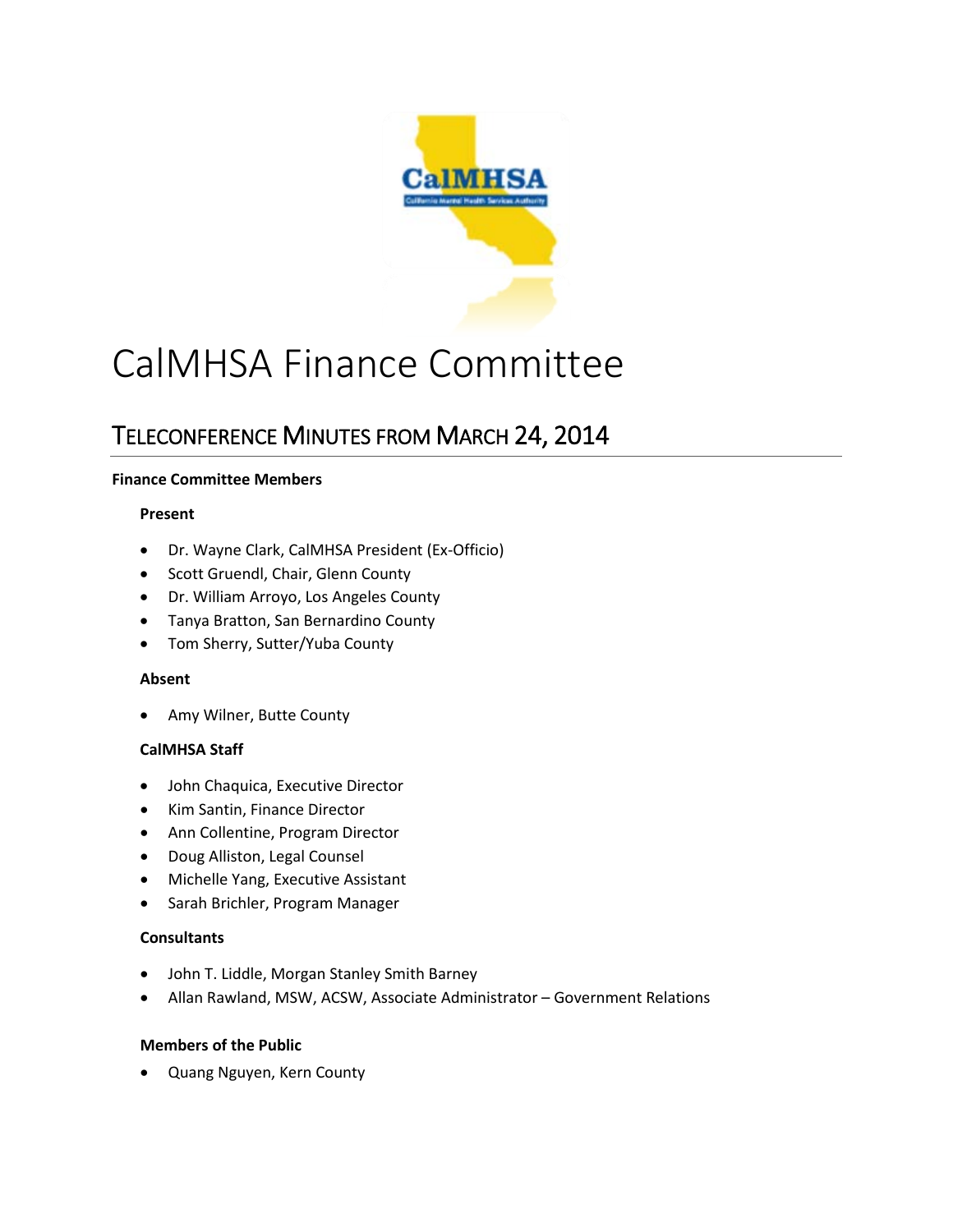#### 1. **Call to Order**

The CalMHSA Finance Committee teleconference was called to order at 3:04 p.m. on March 24, 2014 by Committee Chair Scott Gruendl. Introductions were made and teleconference instructions were given.

#### 2. **Roll Call and Public Comment Instructions**

Committee Chair Gruendl called roll and established a quorum, with one absentee member. Committee Chair Gruendl also reviewed the public comment instructions, and noted items not on the agenda would be reserved for public comment at the end of the agenda.

#### 3. **Approval of the Agenda as Posted (Or Amended)**

Committee Chair Gruendl asked for any amendments to the agenda, of which there were none.

#### **Action: Approval of the consent calendar.**

**Motion: William Arroyo, Los Angeles County Second: Tanya Bratton, San Bernardino County**

#### **Motion Approved with one absentee.**

Public comment was heard from the following individual(s): *None*

#### 4. **Consent Calendar**

Committee Chair Gruendl asked for any changes to the November 25, 2013 minutes, the Finance Committee Calendar, and Treasurer's Reports as of February 28, 2014. There were none.

#### **Action: Approval of the consent calendar.**

**Motion: Tom Sherry, Sutter/Yuba County Second: William Arroyo, Los Angeles County**

#### **Motion approved with one absentee.**

Public comment was heard from the following individual(s): *None*

#### 5. **CalMHSA Investment Update**

John Liddle, Morgan Stanley Smith Barney, presented an update on the CalMHSA investments managed by Public Financial Management (PFM). Mr. Liddle discussed the current interest rates had hit a high of 2.82% which had gone up about 20 basis points. Mr. Liddle pointed out interest rates have declined in the first two weeks of March. Dr. Wayne Clark asked to know the amount CalMHSA would accumulate in interest at any given point. The projected interest has a grand total of \$467,987 for 2014. Interest earnings projected are \$3.5M including this year's interest.